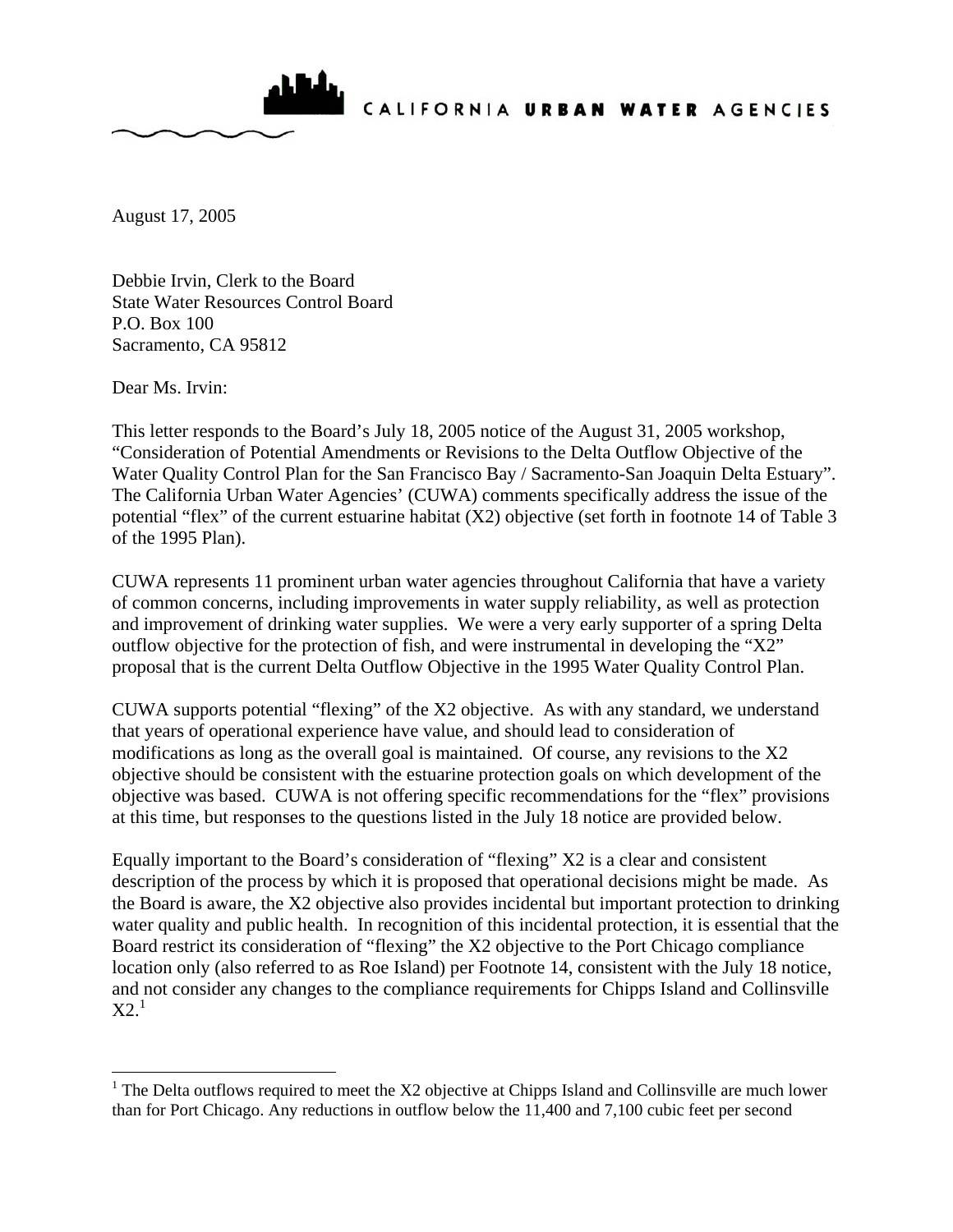## CUWA's detailed comments responding to Notice questions b, d and e are:

Question "b" (rationale for amending Delta Outflow Objective): CUWA supports the Board's consideration of operational flexibility towards meeting the Delta Outflow Objective, since the fish-X2 relationships upon which it is based are expressed in terms of average X2 location (corresponding to average Delta outflow conditions) for two to five months within the period February – June. Operational experience in the ten years since the Outflow Objective was adopted indicate that there is the potential to achieve the same benefits for identified beneficial uses while avoiding upstream fishery impacts such as were experienced in February 2003 and April 2004. It is prudent for the Board to reconsider such factors as part of the current periodic review process. The implementation of a regulatory standard should not be considered fixed for all time, particularly if there is further scientific and operational information that indicates a more efficient way to achieve the ecosystem goals of the objective.

Question "d" (decision process): We agree strongly that a clear decision pathway is needed for any process for "flexing" the Delta Outflow Objective. The Board has heard testimony that the X2 objective provides incidental but important protection for drinking water quality, in addition to its direct purpose as an estuarine protection measure. Consequently we believe it is essential that potential water quality impacts of flexing the X2 objective be systematically and carefully evaluated as part of the decision-making process, and that the Board be made aware of all such potential impacts before any operational decisions are made. Potential impacts to other beneficial uses such as drinking water quality can be significantly minimized by adoption of "sideboards" limiting the type of flexing actions that can result from the decision process without more formal Board action. For example, it might be prudent to incorporate "sideboards" that would maintain Delta outflow between 15,000 cfs and 20,000 cfs for a specified number of days to protect water quality. Such "sideboards" should be based on additional modeling and analysis by the SWP and CVP in coordination with interested parties, and brought back to the SWRCB for decision.

The August 2000 CALFED Implementation Memorandum of Understanding makes it clear that Delta operational decisions must explicitly consider water supply, water quality, and fishery impacts. We cannot afford a repeat of circumstances such as the December 1999 operational decisions for the Delta Cross Channel, where water quality impacts arose due to lack of institutional attention to water quality. While CUWA does not have a specific recommendation, it is clear to us water quality must be adequately considered in any decision-making process for implementation of the X2 objective.

Question "e" (impacts to beneficial uses listed in 1995 Plan): We support flexible compliance with the Delta Outflow Objective as long as all beneficial uses protected by the current standard remain protected. We believe operational opportunities exist to

requirements for Chipps Island and Collinsville, respectively, would directly degrade drinking water quality in the Delta in the spring and early summer.

 $\overline{a}$